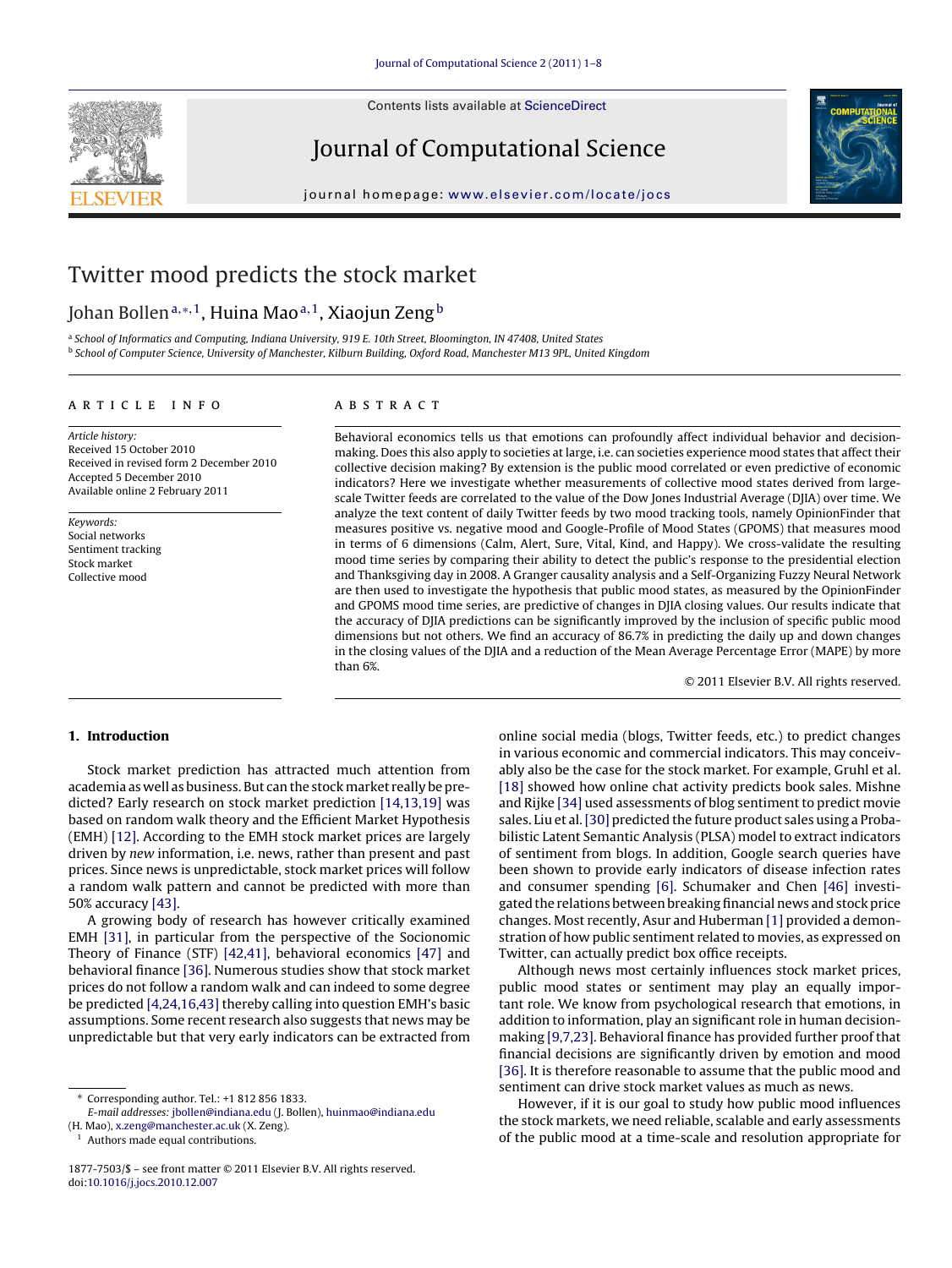practical stock market prediction. Large surveys of public mood over representative samples of the population are generally expensive and time-consuming to conduct, cf. Gallup's opinion polls and various consumers and well-being indices. Some have therefore proposed indirect assessment of public mood or sentiment from the results of soccer games [\[10\]](#page-6-0) and from weather conditions [\[20\].](#page-7-0) The accuracy of these methods is however limited by the low degree to which the chosen indicators are expected to be correlated with public mood.

Over the past 5 years significant progress has been made in sentiment tracking techniques that extract indicators of public mood directly from social media content such as blog content [\[17,34,30,8\]](#page-7-0) and in particular large-scale Twitter feeds [\[39\]. A](#page-7-0)lthough each socalled tweet, i.e. an individual user post, is limited to only 140 characters, the aggregate of millions of tweets submitted to Twitter at any given time may provide an accurate representation of public mood and sentiment. This has led to the development of real-time sentiment-tracking indicators such as [\[8\]](#page-6-0) and "Pulse of Nation".2 In fact, recent work has started to explore the extraction of such indicators of public mood state from online sources and relating them to economic indicators [\[17,50\].](#page-7-0)

In this paper we investigate whether public sentiment, as expressed in large-scale collections of daily Twitter posts, can indeed be used to predict the stock market. We use two tools to measure variations in the public mood from tweets submitted to the Twitter service from February 28, 2008 to December 19, 2008. The first tool, OpinionFinder, analyses the text content of tweets submitted on a given day to provide a positive vs. negative daily time series of public mood. The second tool, GPOMS, similarly analyses the text content of tweets to generate a six-dimensional daily time series of public mood to provide a more detailed view of changes in public along a variety of different mood dimensions. The resulting public mood time series are correlated to the Dow Jones Industrial Average (DJIA) to assess their ability to predict changes in the DJIA over time. Our results indicate that the prediction accuracy of standard stock market prediction models is significantly improved when certain mood dimensions are included, but not others. In particular variations along the public mood dimensions of Calm and Happiness as measured by GPOMS seem to have a predictive effect, but not general happiness as measured by the OpinionFinder tool.

## **2. Results**

## 2.1. Data and methods overview

We obtained a collection of public tweets that was recorded from February 28 to December 19th, 2008 (9,853,498 tweets posted by approximately 2.7 M users). For each tweet these records provide a tweet identifier, the date–time of the submission (GMT+0), its submission type, and the text content of the Tweet which is by design limited to 140 characters. After removal of stop-words and punctuation, we group all tweets that were submitted on the same date. We only take into account tweets that contain explicit statements of their author's mood states, i.e. those that match the expressions "i feel","i am feeling","i'm feeling","i dont feel", "I'm", "Im", "I am", and "makes me". In order to avoid spam messages and other information-oriented tweets, we also filter out tweets that match the regular expressions "http:" or "www."

As shown in [Fig. 1](#page-2-0) we then proceed in three phases. In the first phase, we subject the collections of daily tweets to 2 mood assessment tools: (1) OpinionFinder which measures positive vs. negative

mood from text content, and (2) GPOMS which measures 6 different mood dimensions from text content. This results in a total of 7 public mood time series, one generated by OpinionFinder and six generated by GPOMS, each representing a potentially different aspects of the public's mood on a given day. In addition, we extract a time series of daily DJIA closing-values from Yahoo! Finance. In the second phase, we investigate the hypothesis that public mood as measured by GPOMS and OpinionFinder is predictive of future DJIA values. We use a Granger causality analysis in which we correlate DJIA values to GPOMS and OF values of the past n days. In the third phase, we deploy a Self-Organizing Fuzzy Neural Network model to test the hypothesis that the prediction accuracy of DJIA prediction models can be improved by including measurements of public mood. We are not interested in proposing an optimal DJIA prediction model, but to assess the effects of including public mood information on the accuracy of a "baseline" prediction model.

## 2.2. Generating public mood time series: OpinionFinder and GPOMS

OpinionFinder  $(OF)^3$  is a publicly available software package for sentiment analysis that can be applied to determine sentence-level subjectivity [\[48\],](#page-7-0) i.e. to identify the emotional polarity (positive or negative) of sentences. It has been successfully used to analyze the emotional content of large collections of tweets [\[38\]](#page-7-0) using the OF lexicon to determine the ratio of positive versus negative tweets on a given day. The resulting time series were shown to correlate with the Consumer Confidence Index from Gallup<sup>4</sup> and the Reuters/University of Michigan Surveys of Consumers<sup>5</sup> over a given period of time.We adopt OF's subjective lexicon that has been established upon previous work [\[45,44,48\]. W](#page-7-0)e select positive and negative words that are marked as either "weak" and "strong" from the OF sentiment lexicon resulting in a list of 2718 positive and 4912 negative words. For each tweet we determine whether it contains any number of negative and positive terms from the OF lexicon. For each occurrence we increase the score of either negative or positive tweets by 1 and calculate the ratio of positive vs. negative messages for the tweets posted on the same day t.

Like many sentiment analysis tools OF adheres to a unidimensional model of mood, making binary distinctions between positive and negative sentiment [\[40\].](#page-7-0) This may however ignore the rich, multi-dimensional structure of human mood. To capture additional dimensions of public mood we created a second mood analysis tools, labeled GPOMS, that can measure human mood states in terms of 6 different mood dimensions, namely Calm, Alert, Sure, Vital, Kind and Happy. GPOMS' mood dimensions and lexicon are derived from an existing and well-vetted psychometric instrument, namely the Profile of Mood States (POMS-bi) [\[37,33\].](#page-7-0) To make it applicable to Twitter mood analysis we expanded the original 72 terms of the POMS questionnaire to a lexicon of 964 associated terms by analyzing word co-occurrences in a collection of 2.5 billion 4- and 5-grams<sup>6</sup> computed by Google in 2006 from approximately 1 trillion word tokens observed in publicly accessible Webpages [\[3,2\]. T](#page-6-0)he enlarged lexicon of 964 terms thus allows GPOMS to capture a much wider variety of naturally occurring mood terms in Tweets and map them to their respective POMS mood dimensions. We match the terms used in each tweet against this lexicon. Each tweet term that matches an n-gram term is mapped back to its

<sup>2</sup> See [http://www.ccs.neu.edu/home/amislove/twittermood/.](http://www.ccs.neu.edu/home/amislove/twittermood/)

 $^3$  See <http://www.cs.pitt.edu/mpqa/opinionfinderrelease/>.  $^4$  See http://www.gallup.com/poll/122840/Gallup-Da

[http://www.gallup.com/poll/122840/Gallup-Daily-Economic-Indexes.](http://www.gallup.com/poll/122840/Gallup-Daily-Economic-Indexes.aspx) [aspx](http://www.gallup.com/poll/122840/Gallup-Daily-Economic-Indexes.aspx).

<sup>5</sup> See <http://www.sca.isr.umich.edu/>.

 $6$  n-grams are frequently occurring sequences of terms in text of length n, for example "we are the robots" could be a frequent 4-gram.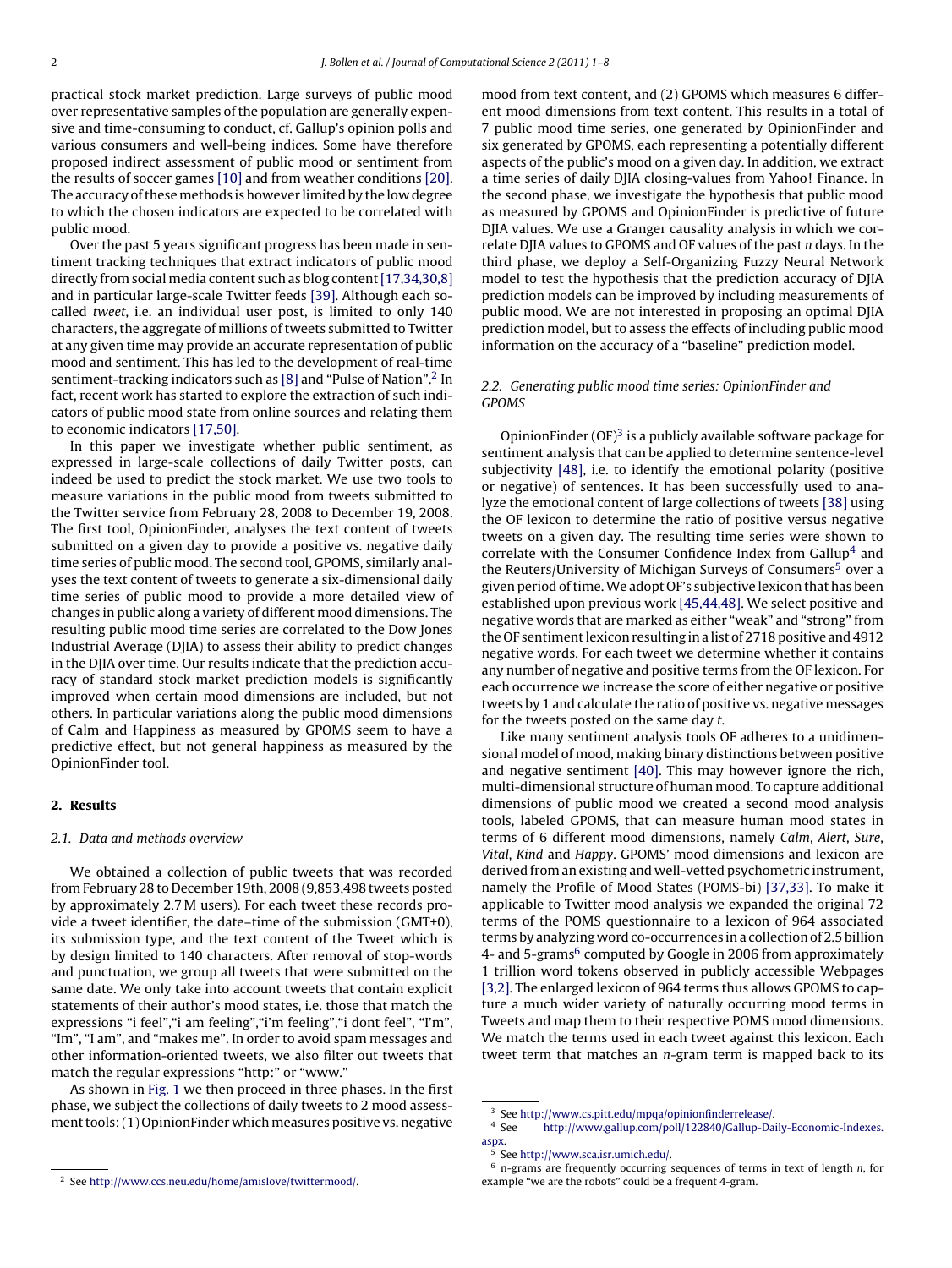<span id="page-2-0"></span>

**Fig. 1.** Diagram outlining 3 phases of methodology and corresponding data sets: (1) creation and validation of OpinionFinder and GPOMS public mood time series from October 2008 to December 2008 (Presidential Election and Thanksgiving), (2) use of Granger causality analysis to determine correlation between DJIA, OpinionFinder and GPOMS public mood from August 2008 to December 2008, and (3) training of a Self-Organizing Fuzzy Neural Network to predict DJIA values on the basis of various combinations of past DJIA values and OF and GPOMS public mood data from March 2008 to December 2008.

original POMS terms (in accordance with its co-occurence weight) and via the POMS scoring table to its respective POMS dimension. The score of each POMS mood dimension is thus determined as the weighted sum of the co-occurence weights of each tweet term that matched the GPOMS lexicon. Data sets and methods are available on our project web site.<sup>7</sup>

To enable the comparison of OF and GPOMS time series we normalize them to z-scores on the basis of a local mean and standard deviation within a sliding window of k days before and after the particular date. For example, the z-score of time series  $X_t$ , denoted  $\mathbb{Z}_{X_t}$ , is defined as:

$$
\mathbb{Z}_{X_t} = \frac{X_t - \bar{x}(X_{t\pm k})}{\sigma(X_{t\pm k})}
$$
\n(1)

where  $\bar{x}(X_{t\pm k})$  and  $\sigma(D_{t\pm k})$  represent the mean and standard deviation of the time series within the period  $[t - k, t + k]$ . This normalization causes all time series to fluctuate around a zero mean and be expressed on a scale of 1 standard deviation.

The mentioned z-score normalization is intended to provide a common scale for comparisons of the OF and GPOMS time series. However, to avoid so-called "in-sample" bias, we do not apply zscore normalization to the mood and DJIA time series that are used to test the prediction accuracy of our Self-Organizing Fuzzy Neural Network in Section [2.5. T](#page-4-0)his analysis and our prediction results rest on the raw values for both time series and the DJIA.

## 2.3. Cross-validating OF and GPOMS time series against large socio-cultural events

We first validate the ability of OF and GPOMS to capture various aspects of public mood. To do so we apply them to tweets posted in a 2-month period from October 5, 2008 to December 5, 2008. This period was chosen specifically because it includes several sociocultural events thatmay have had a unique, significant and complex

effect on public mood namely the U.S presidential election (November 4, 2008) and Thanksgiving (November 27, 2008). The OF and GPOMS measurements can therefore be cross-validated against the expected emotional responses to these events. The resulting mood time series are shown in Fig. 2 and are expressed in z-scores as given by in Eq. (1).



**Fig. 2.** Tracking public mood states from tweets posted between October 2008 to December 2008 shows public responses to presidential election and thanksgiving.

See [http://terramood.informatics.indiana.edu/data.](http://terramood.informatics.indiana.edu/data)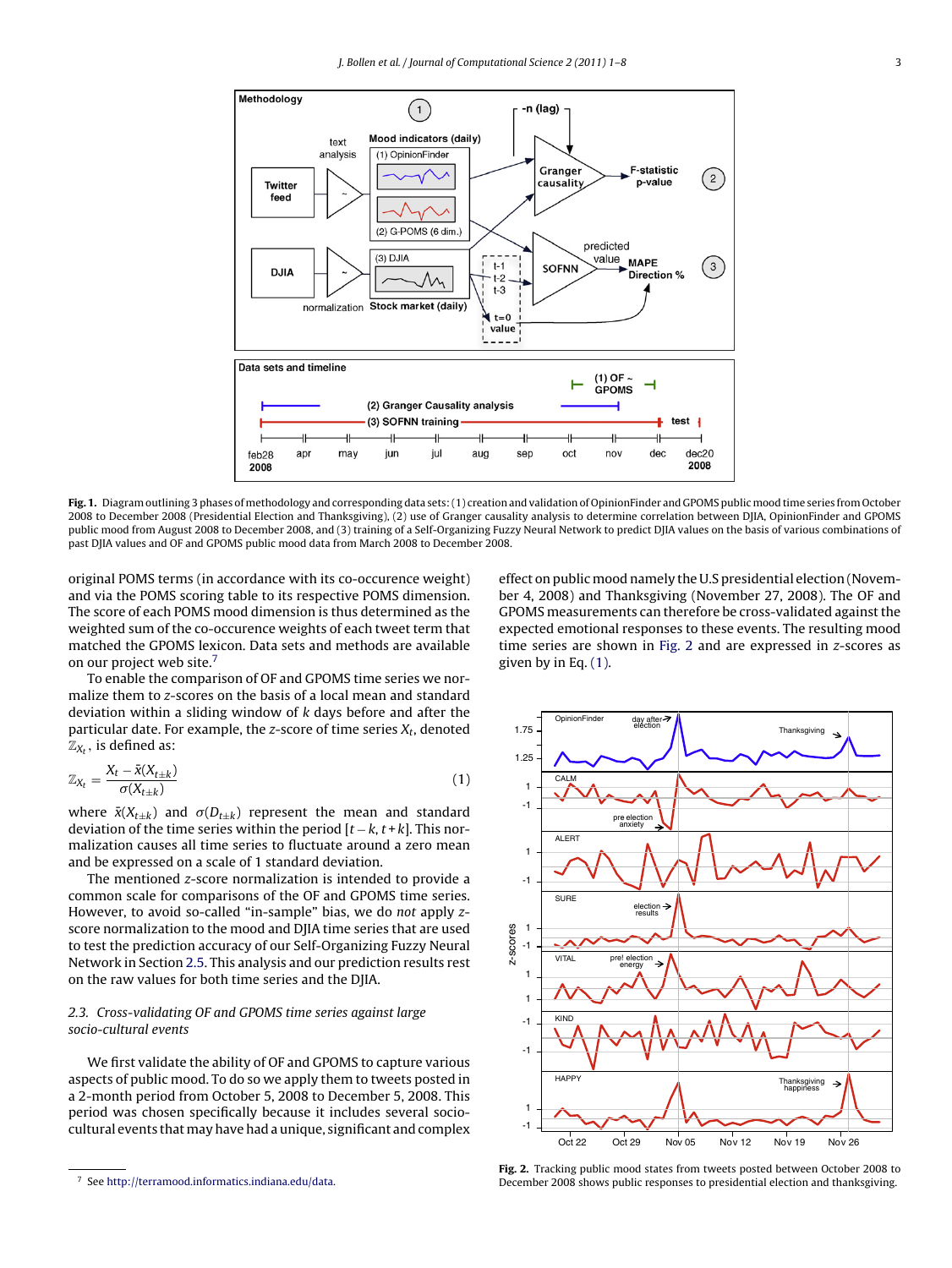<span id="page-3-0"></span>**Table 1** Multiple regression results for OpinionFinder vs. 6 GPOMS mood dimensions.

| Parameters           | Coeff.             | Std. Err.  | t                      | P             |
|----------------------|--------------------|------------|------------------------|---------------|
| Calm $(X_1)$         | 1.731              | 1.348      | 1.284                  | 0.205         |
| Alert $(X_2)$        | 0.199              | 2.319      | 0.086                  | 0.932         |
| Sure $(X_3)$         | 3.897              | 0.613      | 6.356                  | $4.25e-08$    |
| Vital $(X_4)$        | 1.763              | 0.595      | 2.965                  | $0.004^*$     |
| Kind $(X_5)$         | 1.687              | 1.377      | 1.226                  | 0.226         |
| Happy $(X_6)$        | 2.770              | 0.578      | 4.790                  | $1.30e - 05"$ |
|                      |                    |            |                        |               |
| Summary              | Residual Std. Err. | Adj. $R^2$ | $F_{6.55}$             | р             |
|                      | 0.078              | 0.683      | 22.93<br>$2.382e - 13$ |               |
| $\sim$ $\sim$ $\sim$ |                    |            |                        |               |

 $p < 0.1$ .  $p < 0.05$ .

 $p < 0.001$ .

[Fig. 2](#page-2-0) shows that the OF successfully identifies the public's emotional response to the Presidential election on November 4th and Thanksgiving on November 27th. In both cases OF marks a significant, but short-lived uptick in positive sentiment specific to those days.

The GPOMS results reveal a more differentiated public mood response to the events in the 3-day period surrounding the election day (November 4, 2008). November 3, 2008 is characterized by a significant drop in Calm indicating highly elevated levels of public anxiety. Election Day itself is characterized by a reversal of Calm scores indicating a significant reduction in public anxiety, in conjunction with a significant increases of Vital, Happy as well as Kind scores. The latter indicates a public that is energized, happy and friendly on election day. On November 5, these GPOMS dimensions continue to indicate positive mood levels, in particular high levels of Calm, Sure, Vital and Happy. After November 5, all mood dimensions gradually return to the baseline. The public mood response to Thanksgiving on November 27, 2008 provides a counterpart to the differentiated response to the Presidential Election. On Thanksgiving day we find a spike in Happy values, indicating high levels of public happiness. However, no other mood dimensions are elevated on November 27. Furthermore, the spike in Happy values is limited to the 1 day, i.e. we find no significant mood response the day before or after Thanksgiving.

A visual comparison of [Fig. 2](#page-2-0) suggests that GPOMS' Happy dimension best approximates the mood trend provided by Opinion-Finder. To quantitatively determine the relations between GPOMS's mood dimensions and the OF mood trends, we test the correlation between the trend obtained from OF lexicon and the six dimensions of GPOMS using multiple regression. The regression model is shown in Eq. (2).

$$
Y_{OF} = \alpha + \sum_{i=1}^{N} \beta_i X_i + \varepsilon_t \tag{2}
$$

where  $N = 6, X_1, X_2, X_3, X_4, X_5$ , and  $X_6$  represent the mood time series obtained from the 6 GPOMS dimensions, respectively Calm, Alert, Sure, Vital, Kind and Happy.

The multiple linear regression results are provided in Table 1 (coefficient and p-values), and indicate that  $Y_{OF}$  is significantly correlated with  $X_3$  (Sure),  $X_4$  (Vital) and  $X_6$  (Happy), but not with  $X_1$ (Calm),  $X_2$  (Alert) and  $X_5$  (Kind). We therefore conclude that certain GPOMS mood dimension partially overlap with the mood values provided by OpinionFinder, but not necessarily all mood dimensions that may be important in describing the various components of public mood e.g. the varied mood response to the Presidential Election. The GPOMS thus provides a unique perspective on public mood states not captured by uni-dimensional tools such as OpinionFinder.

### **Table 2**

Statistical significance (p-values) of bivariate Granger-causality correlation between moods and DJIA in period February 28, 2008 to November 3, 2008.

| Lag    | OF        | Calm       | Alert | Sure  | Vital | Kind  | Happy                |
|--------|-----------|------------|-------|-------|-------|-------|----------------------|
| 1 Day  | $0.085^*$ | 0.272      | 0.952 | 0.648 | 0.120 | 0.848 | 0.388                |
| 2 Days | 0.268     | $0.013$ ** | 0.973 | 0.811 | 0.369 | 0.991 | 0.7061               |
| 3 Days | 0.436     | $0.022$ ** | 0.981 | 0.349 | 0.418 | 0.991 | 0.723                |
| 4 Days | 0.218     | $0.030**$  | 0.998 | 0.415 | 0.475 | 0.989 | 0.750                |
| 5 Days | 0.300     | $0.036**$  | 0.989 | 0.544 | 0.553 | 0.996 | 0.173                |
| 6 Days | 0.446     | $0.065*$   | 0.996 | 0.691 | 0.682 | 0.994 | $0.081$ <sup>*</sup> |
| 7 Days | 0.620     | 0.157      | 0.999 | 0.381 | 0.713 | 0.999 | 0.150                |
|        |           |            |       |       |       |       |                      |

 $*$   $\,p$  < 0.1.  $p < 0.05$ 

#### 2.4. Bivariate Granger causality analysis of mood vs. DJIA prices

After establishing that our mood time series responds to significant socio-cultural events such as the Presidential Election and Thanksgiving, we are concerned with the question whether other variations of the public's mood state correlate with changes in the stock market, in particular DJIA closing values. To answer this question, we apply the econometric technique of Granger causality analysis to the daily time series produced by GPOMS and OpinionFinder vs. the DJIA. Granger causality analysis rests on the assumption that if a variable  $X$  causes  $Y$  then changes in  $X$  will systematically occur before changes in Y. We will thus find that the lagged values of X will exhibit a statistically significant correlation with Y. Correlation however does not prove causation. We therefore use Granger causality analysis in a similar fashion to [\[17\];](#page-7-0) we are not testing actual causation but whether one time series has predictive information about the other or not.<sup>8</sup>

Our DJIA time series, denoted  $D_t$ , is defined to reflect daily changes in stock market value, i.e. its values are the delta between day t and day t−1:  $D_t = D J I A_t - D J I A_{t-1}$ . To test whether our mood time series predicts changes in stock market values we compare the variance explained by two linear models as shown in Eqs. (3) and (4). The first model  $(L_1)$  uses only *n* lagged values of  $D_t$ , i.e.  $(D_{t-1}, \dots, D_{t-n})$  for prediction, while the second model  $L_2$  uses the  $n$  lagged values of both  $D_1$  and the GPOMS plus the OpinionFinder mood time series denoted  $X_{t-1}$ ,  $\cdots$ ,  $X_{t-n}$ .

We perform the Granger causality analysis according to model  $L_1$  and  $L_2$  shown in Eqs. (3) and (4) for the period of time between February 28 to November 3, 2008 to exclude the exceptional public mood response to the Presidential Election and Thanksgiving from the comparison. GPOMS and OpinionFinder time series were produced for 342,255 tweets in that period, and the daily Dow Jones Industrial Average (DJIA) was retrieved from Yahoo! Finance for each day.9

$$
L_1: D_t = \alpha + \sum_{i=1}^n \beta_i D_{t-i} + \varepsilon_t
$$
\n(3)

$$
L_2: D_t = \alpha + \sum_{i=1}^n \beta_i D_{t-i} + \sum_{i=1}^n \gamma_i X_{t-i} + \varepsilon_t
$$
 (4)

Based on the results of our Granger causality (shown in Table 2), we can reject the null hypothesis that the mood time series do not predict DJIA values, i.e.  $\beta_{\{1,2,\cdots,n\}} \neq 0$  with a high level of confidence. However, this result only applies to 1 GPOMS mood

<sup>8</sup> Gilbert and Karahalios [\[17\]](#page-7-0) uses only one mood index, namely Anxiety, but we investigate the relation between DJIA values and all Twitter mood dimensions measured by GPOMS and OpinionFinder.

<sup>9</sup> Our DJIA time series has no values for weekends and holidays because trading is suspended during those days. We do not linearly extropolate to fill the gaps. This results in a time series of 64 days.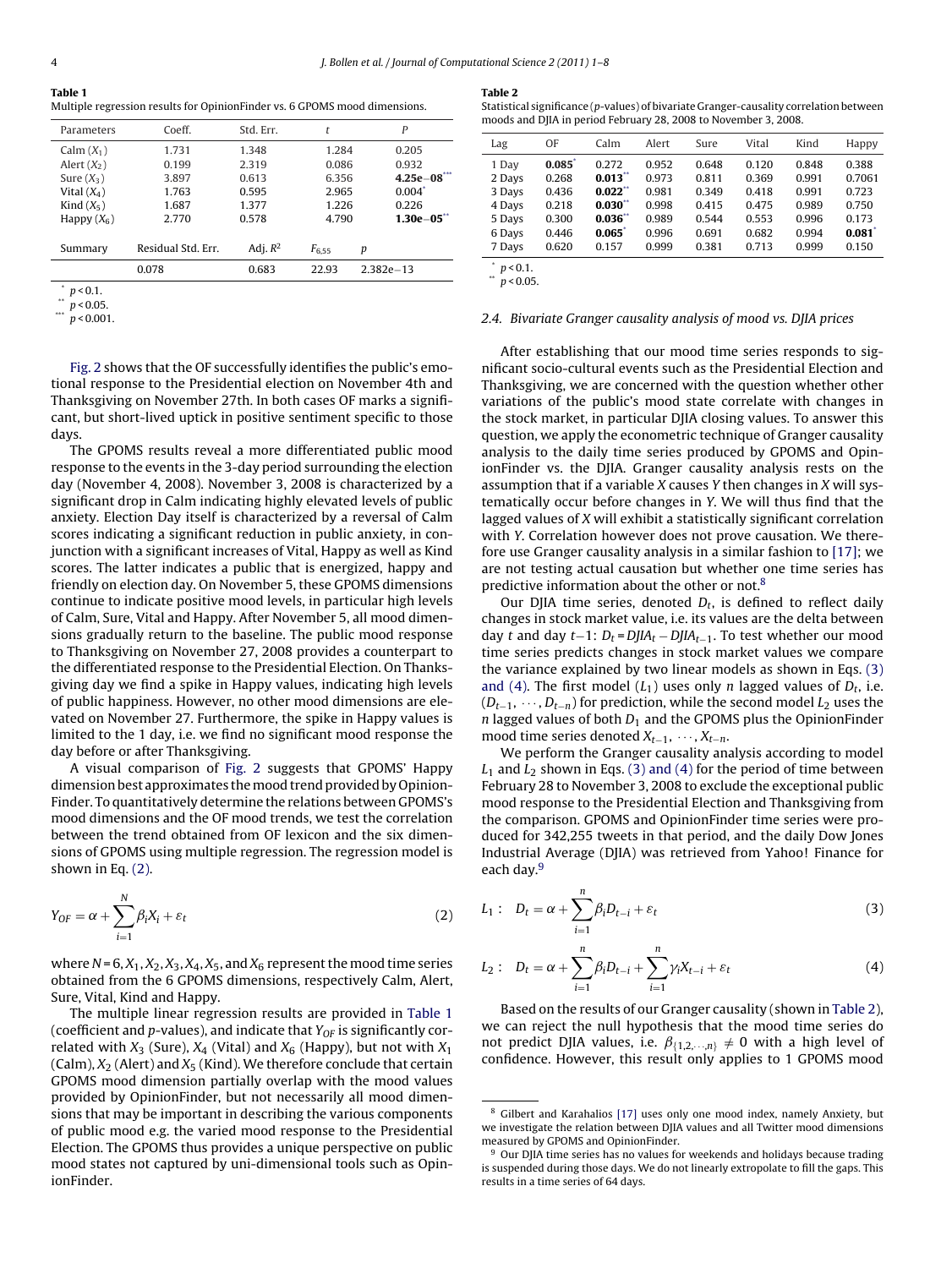<span id="page-4-0"></span>

**Fig. 3.** A panel of three graphs. The top graph shows the overlap of the day-to-day difference of DJIA values (blue :  $\mathbb{Z}_{D_t}$ ) with the GPOMS' Calm time series (red :  $\mathbb{Z}_{X_t}$ ) that has been lagged by 3 days. Where the two graphs overlap the Calm time series predict changes in the DJIA closing values that occur 3 days later. Areas of significant congruence are marked by gray areas. The middle and bottom graphs show the separate DJIA and GPOMS' Calm time series. (For interpretation of the references to color in text, the reader is referred to the web version of the article.)

dimension. We observe that  $X_1$  (i.e. Calm) has the highest Granger causality relation with DJIA for lags ranging from 2 to 6 days (pvalues < 0.05). The other four mood dimensions of GPOMS do not have significant causal relations with changes in the stock market, and neither does the OpinionFinder time series.

To visualize the correlation between  $X_1$  and the DJIA in more detail, we plot both time series in Fig. 3. To maintain the same scale, we convert the DJIA delta values  $D_1$  and mood index value  $X_1$  to z-scores as shown in Eq. [\(1\).](#page-2-0)

As can be seen in Fig. 3 both time series frequently overlap or point in the same direction. Changes in past values of Calm  $(t-3)$ predicts a similar rise or fall in DJIA values (t−0). The Calm mood dimension thus has predictive value with regards to the DJIA. In fact the p-value for this shorter period, i.e. August 1, 2008 to October 30, 2008, is significantly lower (lag n−3, p = 0.009) than that listed in [Table 2](#page-3-0) for the period February 28, 2008 to November 3, 2008.

The cases in which the t−3 mood time series fails to track changes in the DJIA are nearly equally informative as where it does not. In particular we point to a significant deviation between the two graphs on October 13th where the DJIA surges by more than 3 standard deviations trough-to-peak. The Calm curve however remains relatively flat at that time after which it starts to again track changes in the DJIA again. This discrepancy may be the result of the the Federal Reserve's announcement on October 13th of a major bank bailout initiative which unexpectedly increase DJIA values that day. The deviation between Calm values and the DJIA on that day illustrates that unexpected news is not anticipated by the public mood yet remains a significant factor in modeling the stock market.

## 2.5. Non-linear models for emotion-based stock prediction

Our Granger causality analysis suggests a predictive relation between certain mood dimensions and DJIA. However, Granger causality analysis is based on linear regression whereas the relation between public mood and stock market values is almost certainly non-linear. To better address these non-linear effects and assess the contribution that public mood assessments can make in pre-

dictive models of DJIA values, we compare the performance of a Self-organizing Fuzzy Neural Network (SOFNN) model [\[28\]](#page-7-0) that predicts DJIA values on the basis of two sets of inputs: (1) the past 3 days of DJIA values, and (2) the same combined with various permutations of our mood time series (explained below). Statistically significant performance differences will allow us to either confirm or reject the null hypothesis that public mood measurement do not improve predictive models of DJIA values.

Neural networks have previouly been used to decode nonlinear time series data which describe the characteristics of the stock market [\[26\]](#page-7-0) and predict stock market values [\[51,25\]. S](#page-7-0)OFNN combines the learning ability of neural networks with the easy interpretability of fuzzy systems. Whereas popular self-organizing neural networks such as Grossberg's ART [\[5\], N](#page-6-0)igrin's SONNET [\[35\]](#page-7-0) and Hopfield network [\[21\]](#page-7-0) were originally developed for pattern classification problems, SOFNN has been developed specifically for regressions, function approximation and time series analysis problems. Compared with some notable fuzzy nerural network models, such as the adaptive-network-based fuzzy inference systems (ANFIS) [\[22\], s](#page-7-0)elf-organizing dynamic fuzzy neural network (DFNN)[\[11\]](#page-6-0) and GDFNN [\[49\], S](#page-7-0)OFNN provides amore efficient algorithm for online learning due to its simple and effective parameter and structure learning algorithm [\[28\]. I](#page-7-0)n our previous work, SOFNN has proven its value in electrical load forecasting [\[32\], e](#page-7-0)xchange rate forecasting [\[28\]](#page-7-0) and other applications [\[29\].](#page-7-0)

To predict the DJIA value on day  $t$ , the input attributes of our SOFNN include combinations of DJIA values and raw mood values of the past n days (not normalized to z-scores). We choose n−3 since the results shown in [Table 2](#page-3-0) indicate that past n−3 the Granger causal relation between Calm and DJIA decreases significantly. All historical load values are linearly scaled to [0,1]. This procedure causes every input variable be treated with similar importance since they are processed within a uniform range.

SOFNN models require the tuning of a number of parameters that can influence the performance of the model. We maintain the same parameter values across our various input combinations to allow an unbiased comparison of model performance, namely  $\delta$  = 0.04,  $\sigma$  = 0.01,  $k_{rmse}$  = 0.05,  $k_d(i)$ , (*i* = 1, ..., *r*) = 0.1 where *r* is the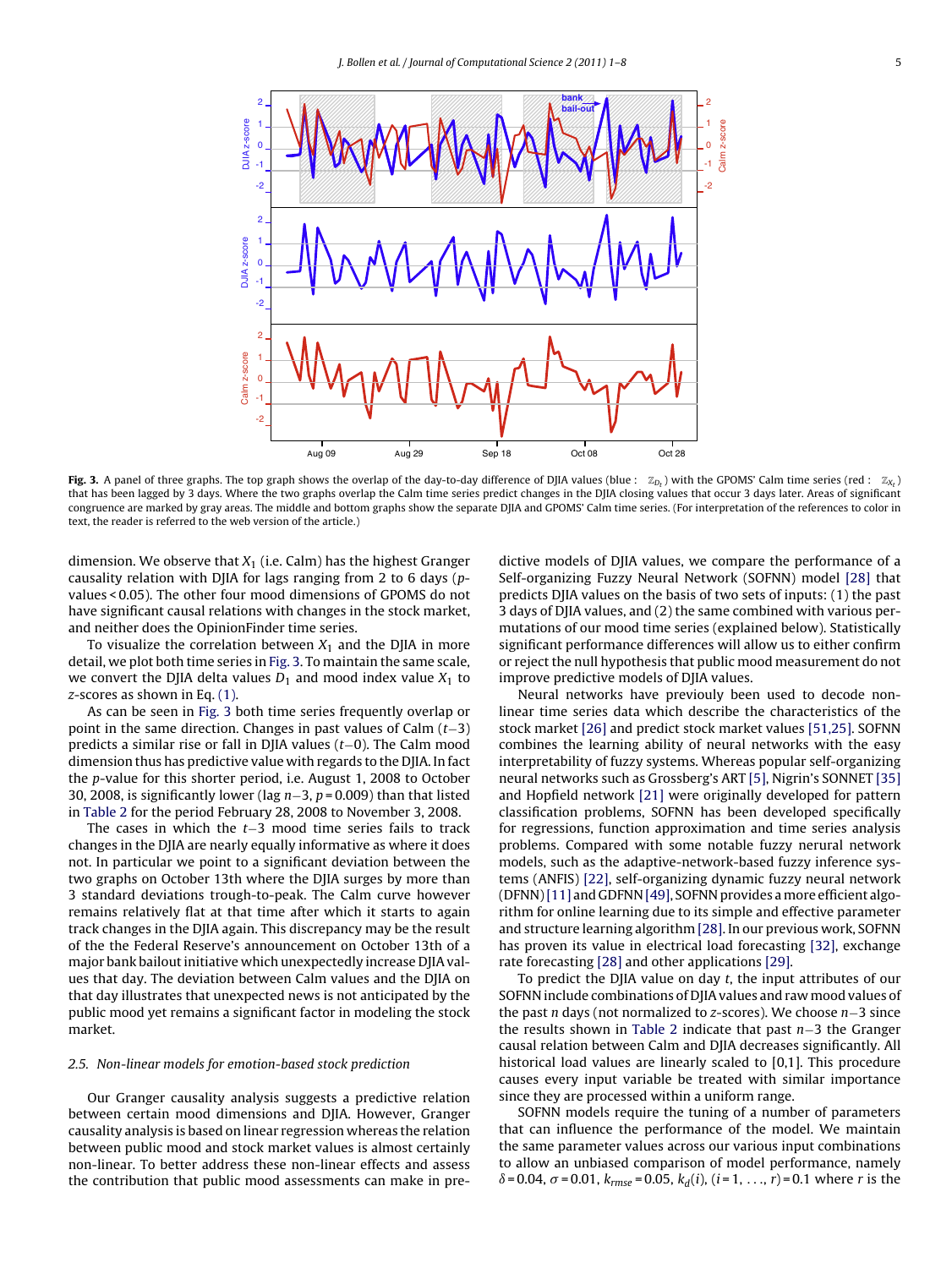

**Fig. 4.** Daily Dow Jones Industrial Average values between February 28, 2008 and December 19, 2008.

dimension of input variables and  $k_{\text{rmse}}$  is the expected training root mean squared error which is a predefined value.

To properly evaluate the SOFNN model's ability to predict daily DJIA prices, we extend the period under consideration to February 28, 2008 to December 19, 2008 for training and testing. February 28, 2008 to November 28, 2008 is chosen as the longest possible training period while December 1 to December 19, 2008 was chosen as the test period because it was characterized by stabilization of DJIA values after considerable volatility in previous months and the absence of any unusual or significant socio-cultural events. Fig. 4 shows that the Fall of 2008 is an unusual period for the DJIA due to a sudden dramatic decline of stock prices. This variability may in fact render stock market prediction more difficult than in other periods.

The Granger causality analysis indicates that only Calm (and to some degree Happy) is Granger-causative of DJIA values. However, the other mood dimensions could still contain predictive information of DJIA values when combined with other mood dimensions. For example, Happy may not be independently linearly related with DJIA, but it may nevertheless improve the SOFNN prediction accuracy when combined with Calm. To clarify these questions, we investigate seven permutations of input variables to the SOFNN model, the first of which, denoted  $I_0$ , represents a naive, baseline model that has been trained to predict DJIA values at time  $t$  from the historical values at time  ${t-1,t-2,t-3}$ :

$$
I_0 = {DJIA_{t-3,2,1}}
$$
  
\n
$$
I_1 = {DJIA_{t-3,2,1}, X_{1,t-3,2,1}}
$$
  
\n
$$
I_{1,2} = {DJIA_{t-3,2,1}, X_{1,t-3,2,1}, X_{2,t-3,2,1}}
$$
  
\n
$$
I_{1,3} = {DJIA_{t-3,2,1}, X_{1,t-3,2,1}, X_{3,t-3,2,1}}
$$
  
\n...

DJIA<sub>t−3,2,1</sub> represents the DJIA values and  $X_{1,t-3,2,1}$  represents the values of the GPOMS mood dimension 1, at time t−3, t−2, and t−1. According to the same notation  $I_{1,3}$ ,  $I_{1,4}$ ,  $I_{1,5}$ ,  $I_{1,6}$  represent a combination of historical DJIA with mood dimensions 3, 4, 5 and 6 at time  $t-3$ ,  $t-2$ , and  $t-1$ . For example,  $I_{1,6}$  represents a set of inputs that includes the DJIA values  $t-3$ ,  $t-2$ , and  $t-1$ , and mood dimensions 1 and 6 at the same times.

In order to compare the performance of the GPOMS mood data with the positive/negative sentiment values given by Opinion-Finder, we additionally define the input combination:

$$
I_{OF} = \{DJIA_{t-3,2,1}, X_{OF,t-3,2,1}\}
$$

**Table 3**

Forecasting accuracy is measured in terms of the average Mean Absolute Percentage Error (MAPE) and the direction accuracy (up or down) during the test period (December 1 to December 19, 2008). The prediction results are shown in Table 3.

We can draw several conclusions from these results. First, adding positive/negative sentiment obtained from OF  $(I<sub>OF</sub>)$  has no effect on prediction accuracy compared to using only historical DJIA values  $(I_0)$ . This confirms the results of our Granger causuality analysis.

Second, adding Calm, i.e. input  $I_1$ , we find the highest prediction accuracy. Compared to  $I_0$  and all other input combinations, adding input  $I_1$  leads to significant improvements in MAPE values (1.83%) vs. the maximum of 2.13% and 1.95% for  $I_{OF}$ ) and direction accuracy (86.7% compared to 73.3% for  $I_{OF}$  and 46.7% for  $I_{1,3}$ ). Thirdly,  $I_{1,3}$ and  $I_{1,4}$  actually reduce prediction accuracy significantly in terms of both MAPE and direction %, most likely because  $X_3$  (Sure) and  $X_4$  (Vital) do not contain information that is useful for prediction of DJIA values causing prediction accuracy to regress to chance levels. It is notable that  $I_{1,6}$ , i.e. a combination of  $X_6$  and  $X_1$  does significantly reduce average MAPE, and provides good direction accuracy (80%). This is surprising since  $X_6$  (i.e. Happy) does not have a good Granger causality relation with DJIA at a lag of  $n = 3$ days (see [Table 2,](#page-3-0)  $p = 0.723$ ). However in combination with Calm, it produces a more accurate SOFNN prediction (MAPE = 1.79%) and direction accuracy (80%).

To assess the statistical significance of the SOFNN achieving the above mentioned accuracy of 87.6% in predicting the up and down movement of the DJIA we calculate the odds of this result occurring by chance. The binomial distribution indicates that the probability of achieving exactly 87.6% correct guesses over 15 trials (20 days minus weekends) with a 50% chance of success on each single trial equals 0.32%. Taken over the entire length of our data set (February 28 to December 20, excluding weekends) we find approximately 10.9 of such 20-day periods. The odds that the mentioned probability would hold by chance for a random period of 20 days within that period is then estimated to be  $1 - (1 - 0.0032)^{10.9} = 0.0343$  or 3.4%. The SOFNN direction accuracy is thus most likely not the result of chance nor our selecting a specifically favorable test period.

In addition, we test the linear effect of both Calm  $(X_1)$  and Happy  $(X<sub>6</sub>)$  on DJIA, with a nested *F*-test between the full model *F* and reduced model R shown as follows:

$$
\mathbf{F}: \ \ D_t = \alpha + \sum_{i=1}^n \beta_i D_{t-i} + \sum_{i=1}^3 \gamma_i X_{1,t-i} + \sum_{i=1}^3 \gamma_i X_{6,t-i} + \varepsilon_t
$$

$$
\mathbf{R}: \quad D_t = \alpha + \sum_{i=1}^n \beta_i D_{t-i} + \sum_{i=1}^3 \gamma_i X_{1,t-i} + \varepsilon_t
$$

| DJIA daily prediction using SOFNN. |  |  |  |  |  |  |
|------------------------------------|--|--|--|--|--|--|
| <b>Evaluation</b>                  |  |  |  |  |  |  |
|                                    |  |  |  |  |  |  |

| Evaluation    | <b>STATISTICS</b>     |                                 |      |              |      |      |                        | $\cdots$ |
|---------------|-----------------------|---------------------------------|------|--------------|------|------|------------------------|----------|
| MAPE (%)      | $\Omega$<br>J         | Q<br>$\cdot$ .                  | 1.83 | 2.03         | 2.1. | 2.05 | 1.85                   | $1.79*$  |
| Direction (%) | $\sim$ $\sim$<br>ت. ب | $\overline{\phantom{a}}$<br>ر.ر | 86.7 | ሬስ በ<br>ov.u | 46.7 | 60.0 | $\sim$ $\sim$<br>ر.ر ا | 80.0     |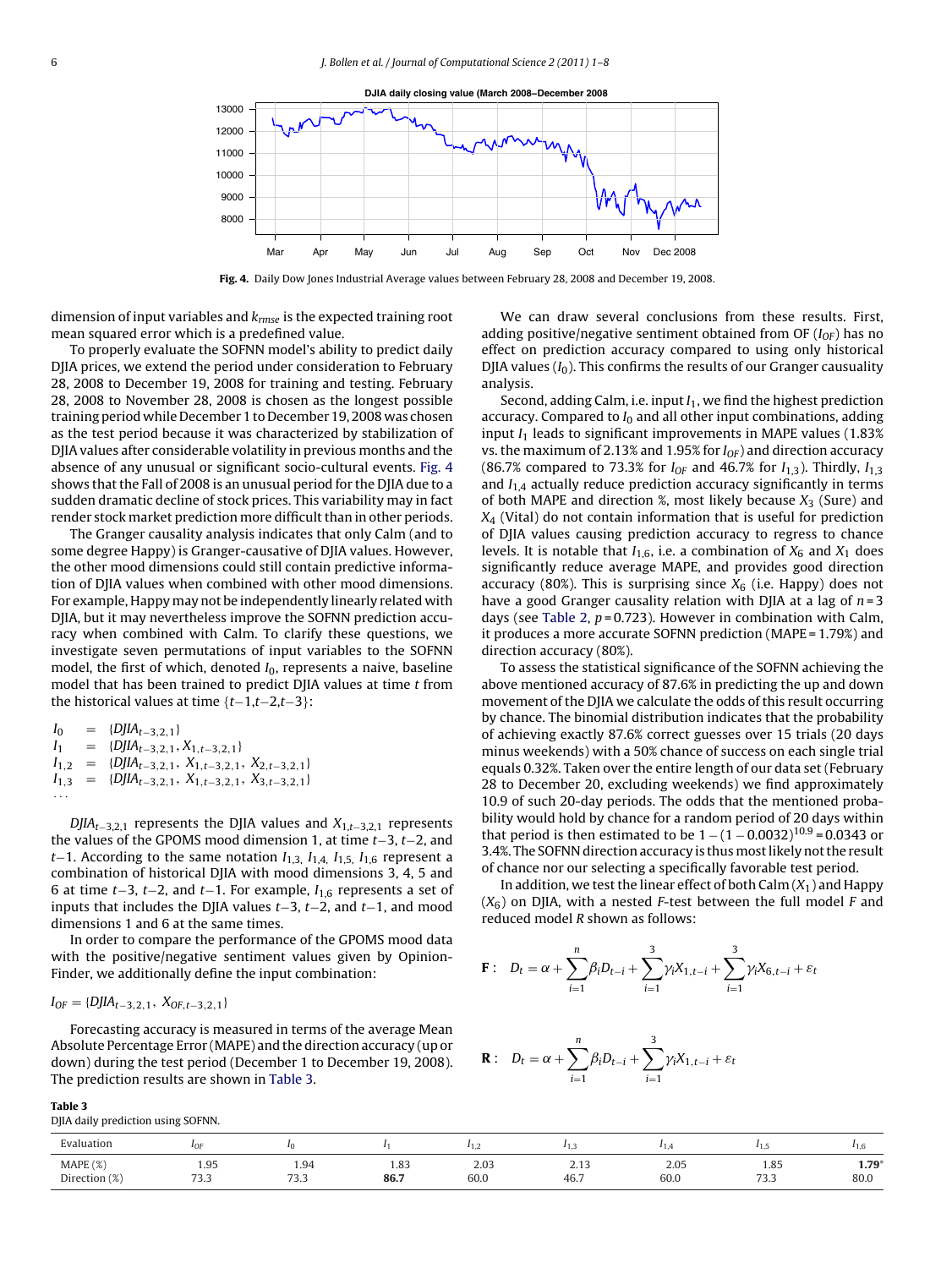<span id="page-6-0"></span>We find a *p*-value of 0.66 and an *F*-statistic of 0.53 indicating that a linear combination of  $X_1$  and  $X_6$  produces worse results than  $X_1$  alone. Since the SOFNN prediction is more accurate when using a combination of  $X_1$  and  $X_6$ , we conclude that this confirms a nonlinear relation among the different dimensions of moods.

## **3. Discussion**

In this paper, we investigate whether public mood as measured from large-scale collection of tweets posted on twitter.com is correlated or even predictive of DJIA values. Our results show that changes in the public mood state can indeed be tracked from the content of large-scale Twitter feeds by means of rather simple text processing techniques and that such changes respond to a variety of socio-cultural drivers in a highly differentiated manner. Among the 7 observed mood dimensions only some are Granger causative of the DJIA; changes of the public mood along these mood dimensions match shifts in the DJIA values that occur 3–4 days later. Surprisingly we do not observe this effect for OpinionFinder's assessment of public mood states in terms of positive vs. negative mood but rather for the GPOMS dimension labeled "Calm". The calmness of the public (measured by GPOMS) is thus predictive of the DJIA rather than general levels of positive sentiment as measured by OpinionFinder. A Self-Organizing Fuzzy Neural Network trained on the basis of past DJIA values and our public mood time series furthermore demonstrated the ability of the latter to significantly improve the accuracy of even the most basic models to predict DJIA closing values. Given the performance increase for a relatively basic model such as the SOFNN we are hopeful to find equal or better improvements for more sophisticated market models that may in fact include other information derived from news sources, and a variety of relevant economic indicators. These results have implications for existing sentiment tracking tools as well as surveys of "self-reported subjective well-being" in which individuals evaluate the extent to which they experience positive and negative affect, happiness, or satisfaction with life [15]. Such surveys are relatively expensive and time-consuming, and may nevertheless not allow the measurement of public mood along mood dimensions that are relevant to assess particular socio-economic indicators. Public mood analysis from Twitter feeds on the other hand offers an automatic, fast, free and large-scale addition to this toolkit that may in addition be optimized to measure a variety of dimensions of the public mood state.

Our analysis does not acknowledge a number of important factors that will however be examined in future research. First, we note that our analysis is not designed to be limited to any particular geographical location nor subset of the world's population. This approach may be appropriate since the US stock markets are affected by individuals worldwide, but for the particular period under observation Twitter.com users were de facto predominantly English speaking and located in the US. As Twitter.com's user base becomes increasingly international and the use of smartphones equipped with geo-location increases, future analysis will have to factor in location and language to avoid geographical and cultural sampling errors. Second, although we have cross-validated the results of 2 different tools to assess public mood states, we have no knowledge of the "ground truth" for public mood states nor in fact for the particular subsample of the population represented by the community of Twitter.com users. This problem can only be addressed by research into direct assessments of public mood states vs. those derived from online communities such as Twitter. Third, these results are strongly indicative of a predictive correlation between measurements of the public mood states from Twitter feeds, but offer no information on the causative mechanisms that may connect online public mood states with DJIA values.

The latter remains a crucial area for future research in which the relation between public mood states and information may need to be examined more closely. Information can with great ease and at very short time-scales travel along the ties in an online social networking environment thereby exerting an equalizing effect on investment strategies (and mood) of individual and professional traders alike. On the other hand, rumors and misleading information can spread with equal if not greater efficiency across the same social networking ties as demonstrated by the prevalence of socalled "astroturfing" and "Twitter bombing" campaigns.<sup>10</sup> This puts large groups of individuals that can not rely on the infrastructure of professional traders at a significant disadvantage and may in fact increase market volatility. As result we might see greater overall market stability but one that is punctuated by significant bursts caused by "social contagion" effects. In addition to such contagion effects future research may need to take into account social and cognitive effects in which individual agents are endowed with the ability to learn from past experiences and can adjust their trading behavior accordingly. The investigation of such phenomena in online social networking environments is part of an exciting new research front commonly referred to as "computational social science" [\[27\].](#page-7-0)

### **Acknowledgments**

We thank David Crandell and Michael Nelson for their helpful comments on earlier versions of this manuscript. We are also grateful to Daniel Kahneman for his early comments on our work.

#### **References**

- [1] S. Asur, B.A. Huberman, Predicting the Future with Social Media, 2010, [http://www.arxiv.org](http://www.arxiv.org/) arXiv:1003.5699v1.
- [2] S. Bergsma, L. Dekang, R. Goebel, Web-scale N-gram models for lexical disambiguation, in: Proceedings of the Twenty-first International Joint Conference on Artificial Intelligence (IJCAI-09), Pasadena, CA, 2009, pp. 1507–1512.
- [3] T. Brants, A. Franz, Web 1T 5-gram Version 1, Tech. rep., Linguistic Data Consortium, Philadelphia, 2006.
- [4] K.C. Butler, S.J. Malaikah, Efficiency and inefficiency in thinly traded stock markets: Kuwait and Saudi Arabia, Journal of Banking & Finance 16 (1) (1992) 197–210, http://www.econpapers.repec.org/RePEc:eee:jbfina: v:16:y:1992:i:1:p:197-210.
- [5] G.A. Carpenter, S. Grossberg, The ART of adaptive pattern recognition by a self-organizing neural network, Computer 21 (March (3)) (1988) 77–88, http://portal.acm.org/citation.cfm?id=47861.47867.
- [6] H. Choi, H. Varian, Predicting the Present with Google Trends, Tech. rep., Google, 2009.
- [7] A.R. Damasio, Descartes' Error: Emotion Reason, and the Human Brain, Putnam, 1994.
- [8] P.S. Dodds, C.M. Danforth, Measuring the happiness of large-scale written expression: songs, blogs, and presidents, Journal of Happiness (July) (2009).
- [9] R.J. Dolan, Emotion cognition, and behavior, Science 298 (5596) (2002) http://www.sciencemag.org/cgi/content/abstract/298/5596/ 1191.
- [10] A. Edmans, D. García, O.Y. Norli, Sports sentiment and stock returns, Journal of Finance 62 (4) (2007) 1967–1998, http://econpapers.repec.org/ RePEc:bla:jfinan:v:62:y:2007:i:4:p:1967-1998.
- [11] M.J. Er, S. Wu, A fast learning algorithm for parsimonious fuzzy neural systems, Fuzzy Sets and Systems 126 (3) (2002) 337–351, http://www.sciencedirect.com/science/article/B6V05-4550NT7- 5/2/86a57269fc988e7347bae0a2af3f696a.
- [12] E.F. Fama, The behavior of stock-market prices, The Journal of Business 38 (1) (1965) 34–105, http://dx.doi.org/10.2307/2350752.
- [13] E.F. Fama, Efficient capital markets: II, Journal of Finance 46 (5) (1991) 1575–1617, http://econpapers.repec.org/RePEc:bla:jfinan:v:46:y:1991:i:5:p: 1575-617.
- [14] E.F. Fama, L. Fischer, M.C. Jensen, R. Roll, The adjustment of stock prices to new information, International Economic Review 10 (February (1)) (1969) 1–21, http://ideas.repec.org/a/ier/iecrev/v10y1969i1p1-21.html.
- [15] B.S. Frey, Happiness: A Revolution in Economics, MIT Press Books, The MIT Press, June 2008, http://ideas.repec.org/b/mtp/titles/0262062771.html.

<sup>10</sup> See [http://www.truthy.indiana.edu/.](http://www.truthy.indiana.edu/)